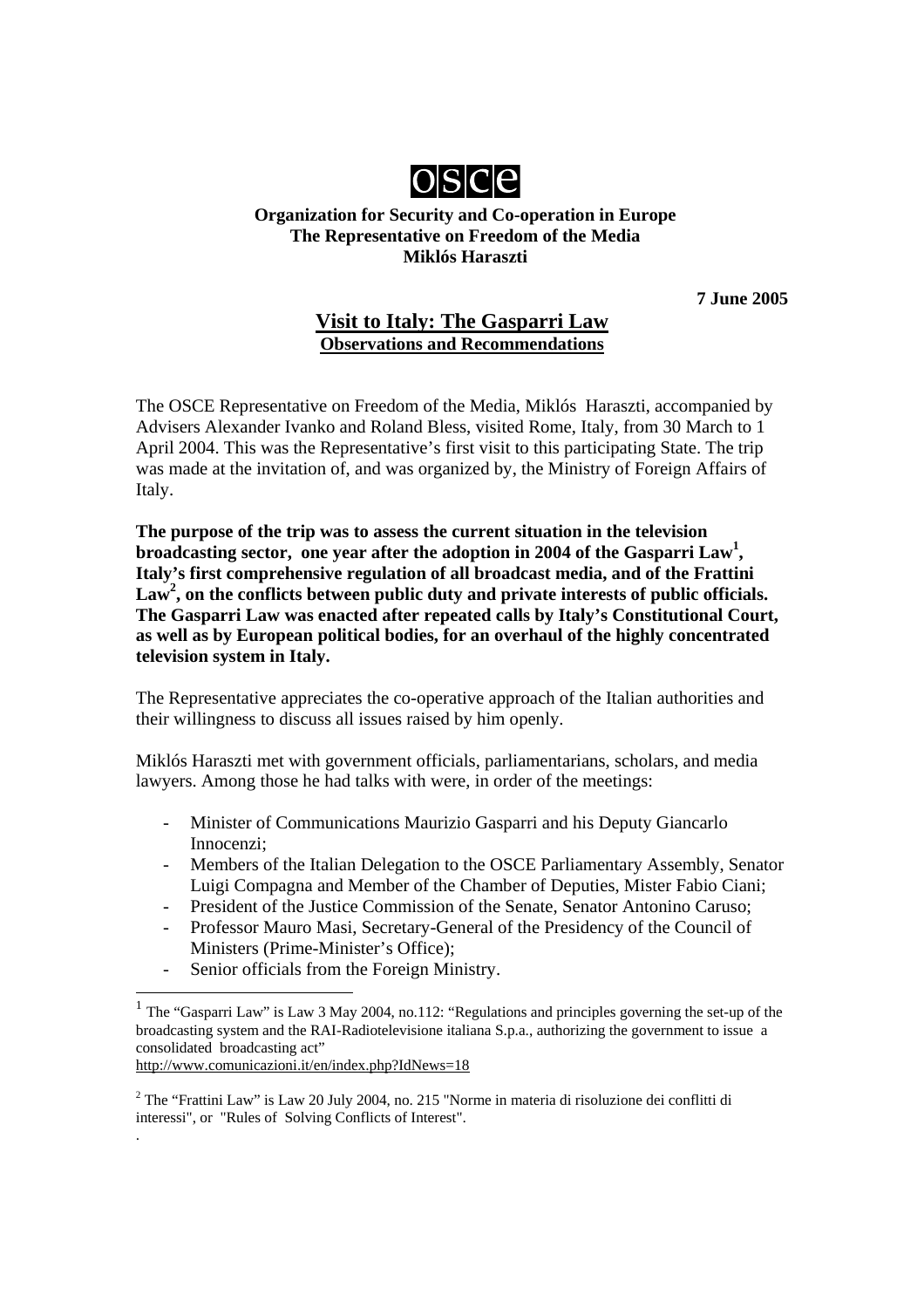At the request of the Representative, the MFA of Italy kindly hosted a one-day expert workshop on the effects of the Gasparri Broadcasting Law. The workshop was attended by,

at the invitation of the MFA of Italy:

- Mrs. Laura Aria, Director of the Supervision and Control Department of AGCOM - Communications Guarantee Authority;
- Mrs. Francesca Quadri, Chief of the legislative office of the Communications Ministry, Rome;
- Mr. Vincenzo Zeno-Zencovich, Professor of Comparative private law IIIrd University of Rome;

at the invitation of the Representative:

- Avvocato Caterina Malavenda, expert on Information and Communications Law, Milan;
- Mr Giulio Enea Vigevani, Professor of Information and Communications Law, University of Milano-Bicocca Law Faculty, Milan.
- Mr David Ward, Director, Centre for Media Policy and Development, London;

### *The reason for the visit: The "Italian television anomaly"*

Italy has a very diverse and lively media scene with most prevalent views present. Issues of public concern are regularly debated both in the print and the broadcast media. Television has developed over time to become the main source of information for the Italian public, with fourteen nationwide surface-frequency channels<sup>3</sup> and more than five hundred local and regional channels. There are thousands of radio stations in the country. Newspaper readership on the other hand, at 6 million daily, has remained roughly the same for the past fifty years. The ownership diversification of Italy's newspapers is considered to ensure their pluralism and independence, although their advertisement revenues, because of their relatively low circulation, are less secure.

This country is also one of the first European Union member-states which has initiated legislation to decriminalize libel and defamation.

**Freedom of expression and press freedom overall are in a healthy state in Italy. However, there is one media sector that is regularly referred to as the "Italian anomaly", the television broadcasting market.** 

 $3$  Three for RAI (RAI 1, RAI 2, RAI 3), three for Mediaset (Canale 5, Rete4, Italia 1), two owned by Telecom Italia (La 7, MTV), two owned by Holland Coordinator (Tele+ 1, Tele+ 2), Rete Mia and Rete A, in addition to Rete Capri and Home Shopping Europe.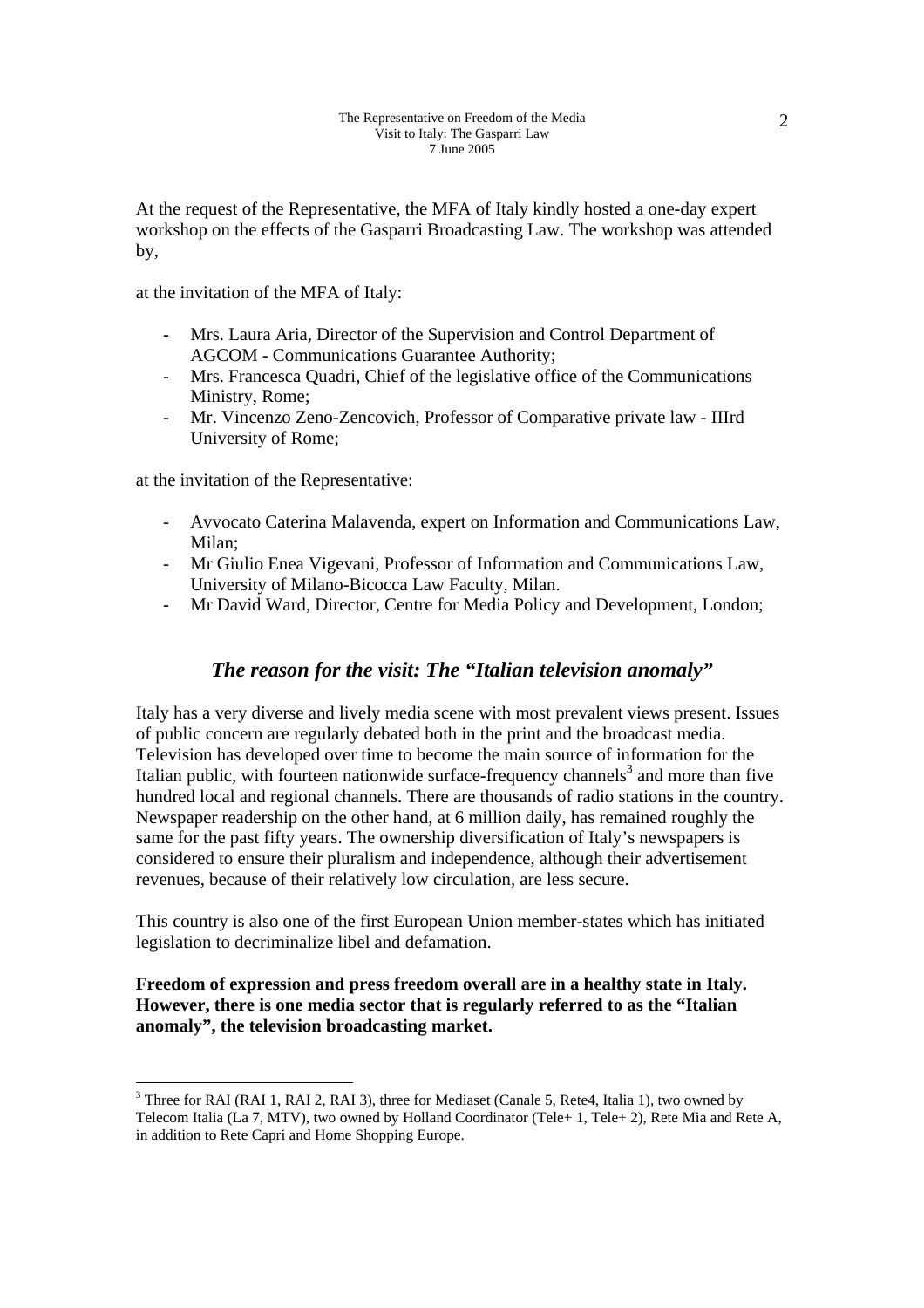**Prior to the Gasparri and the Frattini Laws, the "Italian anomaly" consisted of three major deficiencies:** 

- **A duopoly domination in the nationwide television market, and a quasimonopoly in its private sector.**
- **A conflict of incompatible interests, because the current Prime Minister is also an owner of the country's dominating television and advertisement enterprises.**
- **An unconstitutional legislative vacuum, as no laws existed capable of averting unhealthy media concentrations or incompatible interests of public officials.**

### **Very high concentration in the television media**

**In the last two decades, no third force has been able to constraint the so-called**  *duopoly***, a dual domination of the nationwide television channel market by of one of the private owners,** *Mediaset***, and the public** *Radiotelevisione Italiana – RAI***. The duopoly was accompanied by a practically monopolistic situation in the commercial television sector and the advertisement market, both dominated by** *Mediaset***.** 

As regulated by international frequency treaties, Italy can have eleven nationwide surface-frequency analogue-distribution channels. Actually, there are fourteen (see footnote 3).

- Within the market of these fourteen channels, the public-service broadcaster *RAI* and the privately owned *Mediaset* muster **a duopoly in audience share** with around 45 percent each (both own three channels). This 90% share is split amongst the six channels, but in actual fact only between these two companies. The remaining 10 percent of the audience share is distributed between the remaining eight national TV outlets.
- **The Italian duopoly is one of the highest concentrations of nationwide television networks in Western Europe4 .**
- **The allocation of the combined revenues also demonstrates the duopoly.** *RAI* received 38% and *Mediaset* received 32.3% of the total television revenue, amounting to 6 954.4 million Euros in 2004.

<sup>4</sup> *"…. Italy has the most concentrated television market, with RAI and Mediaset dominating the market, in terms of audience and revenue shares. ….The least degree of concentration in the television sector is in the UK where three main players - the BBC, ITV and Channel 4 - have a combined market share of 69.9 percent of the audience…"* David Ward, A Mapping Study of Media Concentration and Ownership in Ten European Countries, Netherlands Media Authority 2004.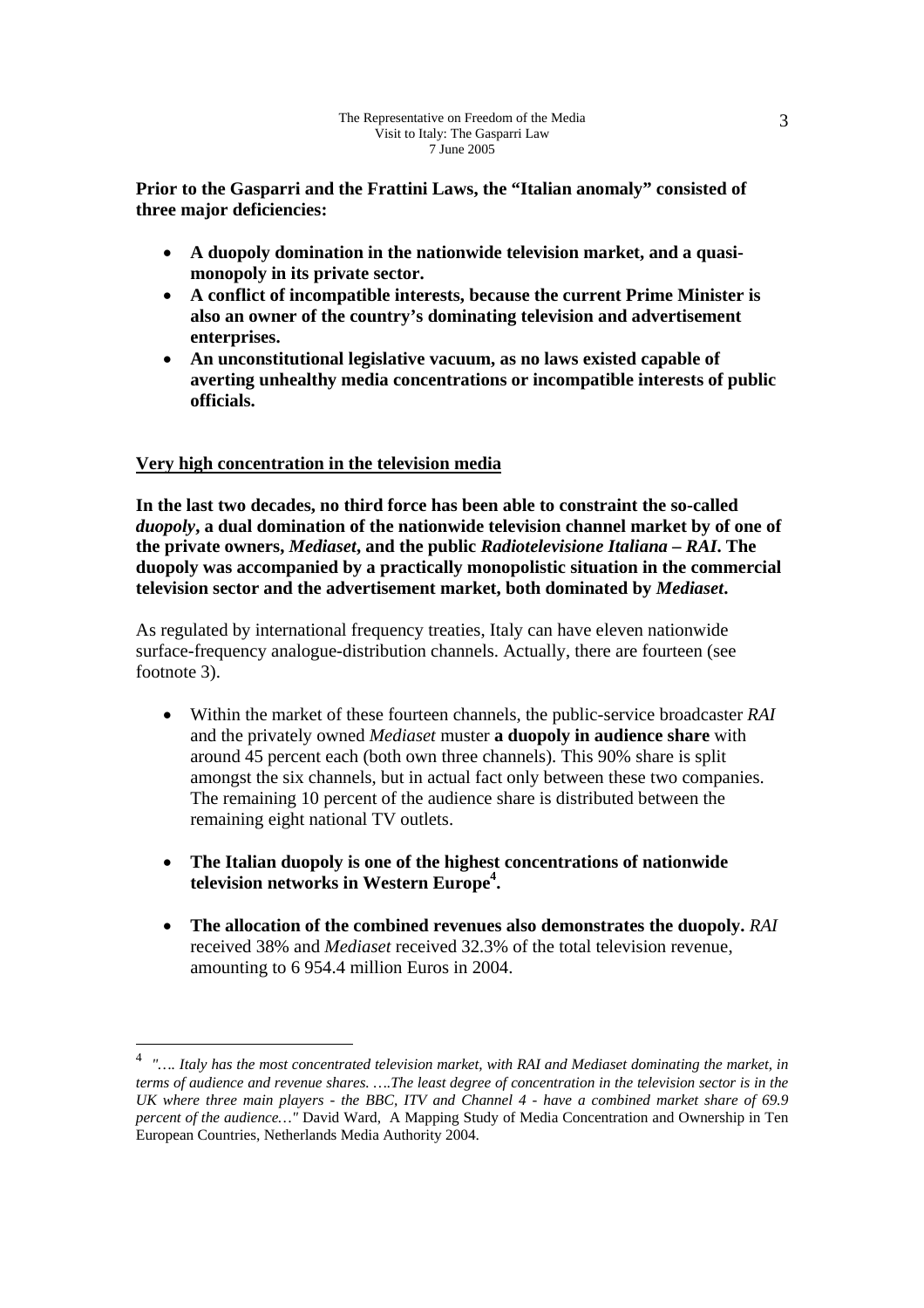#### The Representative on Freedom of the Media Visit to Italy: The Gasparri Law 7 June 2005

- In the privately owned commercial segment of the TV market, that is without the *RAI* system, **the revenue situation amounts to a virtual monopoly of** *Mediaset*. In 2004 *Mediaset* received 58.3% of all advertisement revenues (*RAI* received 28.1%). None of the other commercial nationwide networks received more than 2%, and the hundreds of local/regional TV stations combined harvested just below 9%.
- **The advertisement market also shows a strong concentration.** AGCOM, the Italian media authority, in March 2005 established that *Mediaset's* advertising vehicle *Publitalia '80* controlled 62.4 per cent of the television advertising revenues.

After the completion of the Representative's visit, on 14 April 2005 it was reported that *Fininvest Holding*, with a public offer of shares, lowered its stake in *Mediaset* from 51% to 34%, maintaining *Fininvest'*s status as the leading shareholder but not in an absolute majority position.

**The enduring** *RAI-Mediaset* **duopoly, and especially the quasi-monopoly of** *Mediaset* **within the commercial television market, has deprived the Italian audiences of an effective variety of sources of information, and has thereby weakened the guarantees of pluralism.** 

#### **Incompatible interests of the Prime Minister**

During the previous and present tenures of *Mr Silvio Berlusconi* as Prime Minister of Italy, the country's high media concentration was complemented with an unresolved conflict of interests. His family is the owner of *Fininvest Holding,* which owns a large part of *Mediaset,* which in turn fully owns the *Publitalia* advertisement enterprise.

#### **In a democracy, it is incompatible to be both in command of news media and to hold a public post.**

The predicament is not comparable to the usual conflict of entrepreneurial and public posts, with its dispute concerned mostly with opportunities to influence business competition. Rather, this is a conflict between political and business interests in combination with shaping public opinion.

Media ownership by public officials has grave constitutional implications, as it:

- Offers unaccountable opportunities to engineer media coverage;
- Damages fairness and transparency of the political competition:
- Diminishes pluralism of information and freedom of choice;
- Impairs the government's accountability and legitimacy.

**Italy has an ongoing record of control over and interference with public-service television by political parties and governments. As the Prime Minister is also the**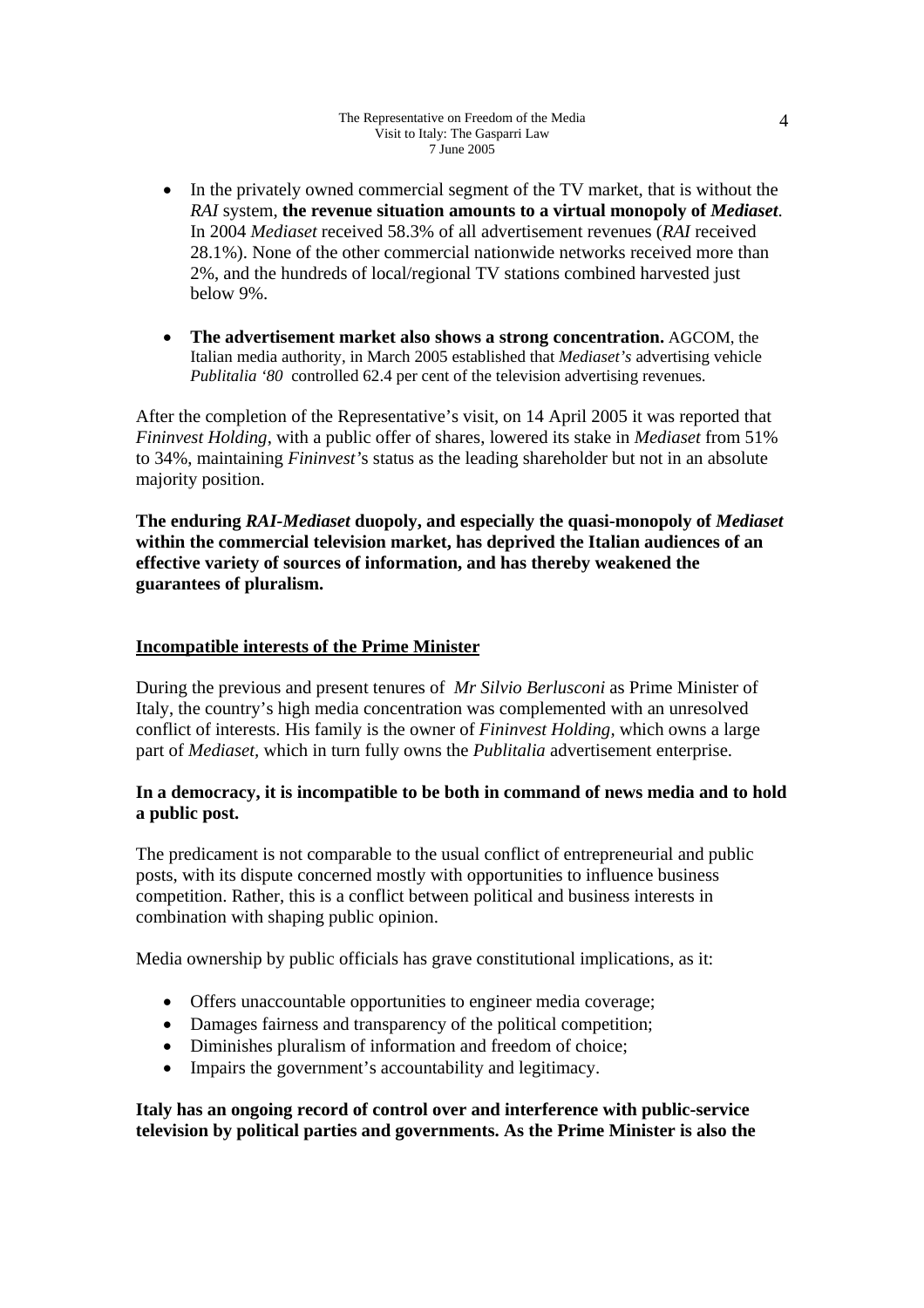**country's main media entrepreneur, the 'traditional' fears of governmental control of** *RAI* **are aggravated by worries of a general governmental control of the nation's most important information source, television.** 

#### **The legislative vacuum and the 'photocopy' media laws**

All these shortcomings - political control of public television, high level of concentration in TV broadcast media, and incompatible media ownerships - developed during a legislative backlog in the 25 years prior to the Gasparri and Frattini Laws.

**The Constitutional Court was never able to impose on the legislator a comprehensive overhaul of the media system from a pluralism point of view.** 

**The Parliament, regardless of the political colour of the majority, never acted in a timely fashion, and if it did act then it was with a view to preserve the status quo, that is, the duopoly.** 

**The subsequent media rules passed by Parliament were dubbed 'photocopy' laws. The term was used because these laws merely acknowledged, and thereby legalised the wild-grown system already in existence, instead of improving the situation.** 

- In 1975, in law 103/1975, *RAI* was overhauled. Pluralism was seen as satisfied with the so-called '**lottizzazione'**. That system in effect carved up the nationwide channels between the three main political parties of the time.
- In 1976, decision 202 of the Constitutional Court allowed private local networks, but not nationwide channels, to compete with the nationwide operator *RAI*.
- During the next decade, Mr Berlusconi's *Fininvest (as of 1994 Mediaset)* effectively consolidated nationwide channels by purchasing local television channels, and unifying their programmes and their advertisements.
- In 1985, Parliament passed an emergency decree (10/1985). This saved the *Mediaset* television stations from being switched off by the judiciary for being de facto unauthorised nationwide channels.
- In the 1990 'Mammì Law' (223/1990), another *'photocopy'* legislation, Parliament decided to legalise nationwide commercial television channels. However, it allowed for an equal number as the public *RAI* channels. This amounted to three channels and Parliament thereby in fact shielded the three *Mediaset* channels from competition. The law thus cemented the 'duopoly'.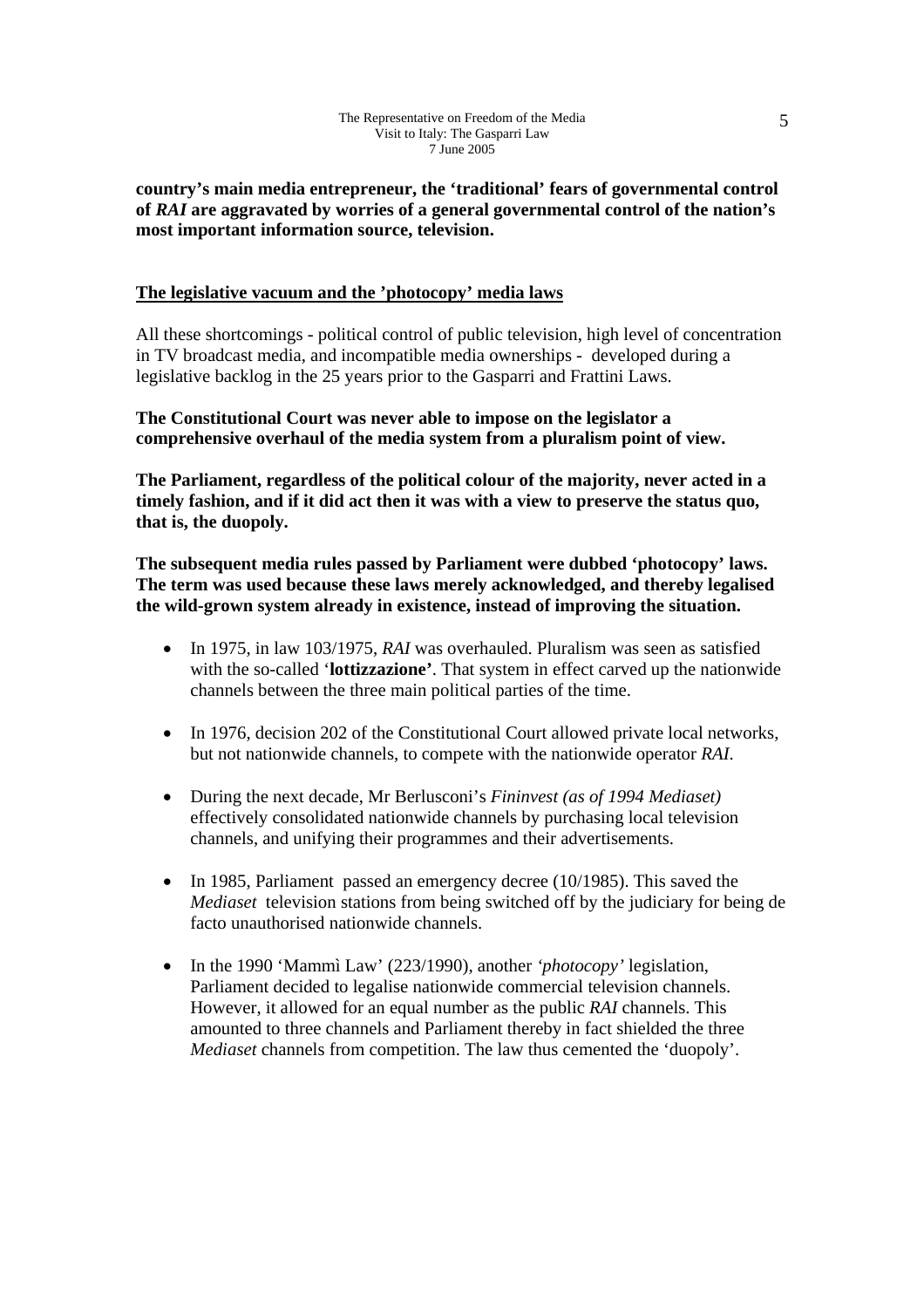- In 1994, the Constitutional Court (420/1994) obliged Parliament to end the duopoly by enacting a 20% upper limit for television market concentration. That request of the Court is still in vigour.
- In 1997, Parliament acted for the first time on the 20% limit request. In the Maccanico Law, (249/1997) some restraints on the duopoly were introduced. It envisaged the transferring to satellite of one channel of *Mediaset* (Rete4) and the transformation of one channel of *RAI* (*RAI-3*) into an advertisement-free station. Neither has since been implemented.
- In 2002, the Constitutional Court (284/02) finally imposed a detailed timetable for Parliament to comply with pluralism principles and, in particular, with the 20% upper limit rule.
- In response, in 2003-2004, the second Berlusconi administration enacted the Gasparri Law. However, it started its work with another legislative step reminiscent of the *'photocopy'* period: Referring to the imminent general reform initiated by the Gasparri Law, the Government in late 2003 enacted a temporary waiver from the restrictions on *Mediaset* and *RAI,* spelled out in the Maccanico Law. The temporary waiver has since been replaced by the new structure of the Gasparri Law; thus *Rete4* and *RAI-3* operate 'legally' again.

**As with regard to the conflict of interest issue, no incompatibility law had existed prior to the Frattini Law of 2004. Also this legal gap is the failure of several governments. For example, between the two governing periods of** *Mediaset* **owner Mr. Berlusconi, the government of his opposition did not act on the issue either.** 

# *What was expected of the Gasparri and Frattini Laws*

**The Gasparri Broadcasting Law was proposed by the Government of Italy as a solution to the high concentration in the television market.** After initially being rejected by Italian President, Azeglio Ciampi, for not sufficiently respecting pluralism, the bill was amended and became law in May 2004.

**The Frattini Law was submitted by the Government to resolve, among other issues, the media owner/Prime Minister incompatibility.** It was passed in July 2004 to deal with all conflicts between public duty and private interests of public officials.

It was expected of the Gasparri Law that it would provide a working solution to these general and specific tasks:

- Providing guarantees for actual and future pluralism of the media;
- Ending the duopoly in the nationwide television market;
- De-monopolising the commercial television and the advertisement markets;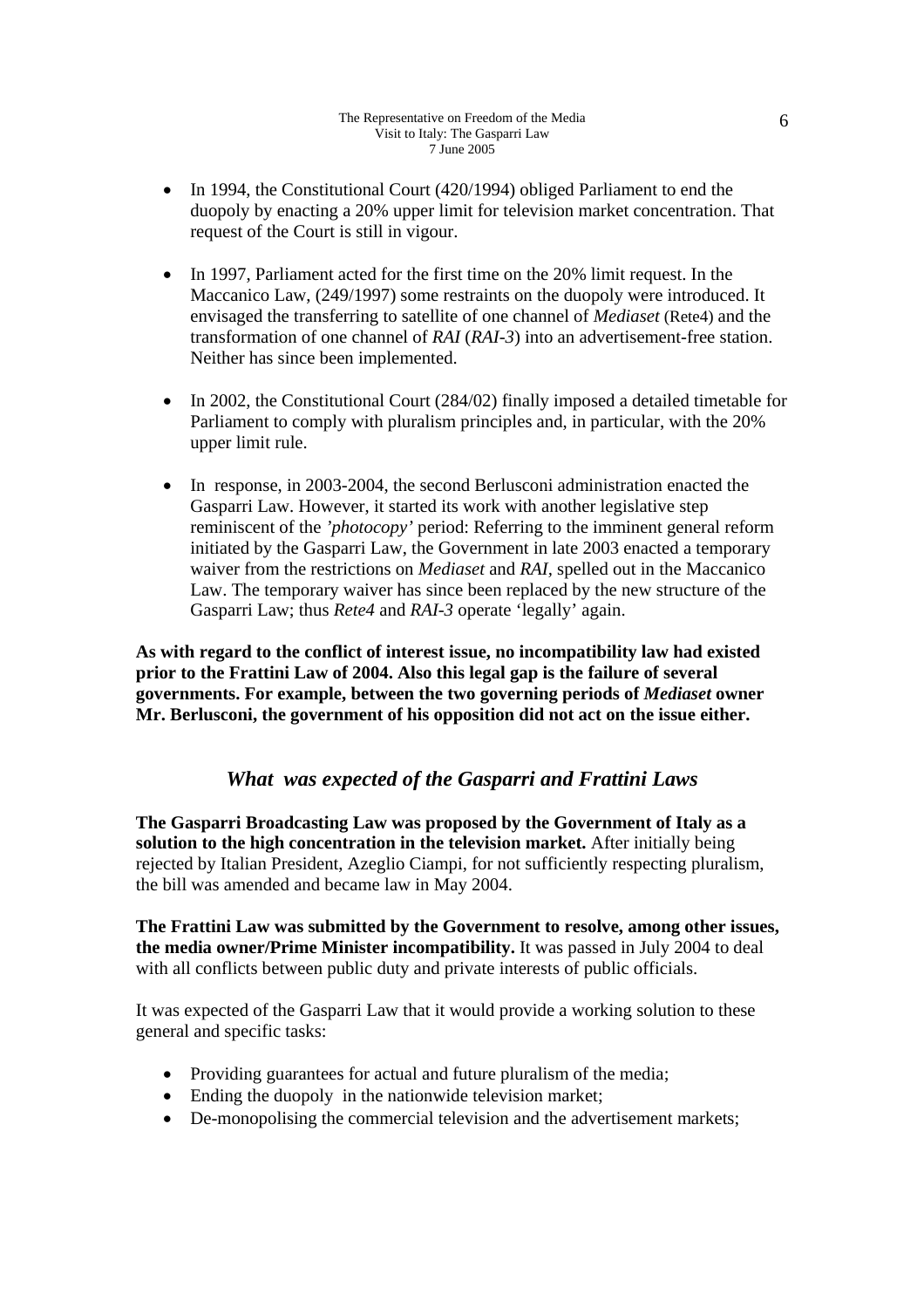- Complying with the Constitutional Court's demand for a 20% ceiling in national television holding for any enterprise;
- De-politicising *RAI* (making it effectively independent from political parties and governments).

The Gasparri law was also expected to ease the burden of the Mediaset/Prime Minister personal union, by its parallel de-monopolisation of *Mediaset* and de-politicisation of *RAI*.

What was expected of the Frattini Law:

• Outlawing all incompatible 'two-hat' situations, and thereby resolving the problem of the Mediaset/Prime Minister personal union as well.

# *New concepts introduced in the Gasparri Law*

Minister Gasparri, when talking with the Representative, described the Law carrying his name as "a very modern one because of its digital approach". He called it "an avant-garde law that is looked upon by other countries." Concerning tasks of the Law related to protecting pluralism, he expressed his conviction that "the switch from terrestrial to digital will allow for a proliferation of stations and will lead to pluralism higher than in any other country."

### **Some of the Law's concepts are indeed novel or even the first of their kind, not only in Italy but in the whole of Europe**.

These are:

- Bringing the broadcast industry into a digital environment and enhancing the convergence between broadcasting and telecommunications.
- Obliging all broadcasters to switch over to Digital Terrestrial Transmission, thereby multiplying the number of available programmes.
- Based on an abundance of digital channels, television will be freed from State licensing. Simple registration should be sufficient to start broadcasting activities. A specific act will be issued to assign frequencies.
- Telecommunication regulations will be applied to broadcasting.
- The broadcasting markets, at least for administrative purposes, will be united with all other content markets of the communication sphere; the new, much larger market is called 'integrated communication system', or SIC (*sistema integrato delle comunicazioni*).
- Broadcasting is re-defined into one of the many 'services' within the 'integrated communication system'.
- Previously closed and protected markets of different media types are opened up for intra-media competition on new markets.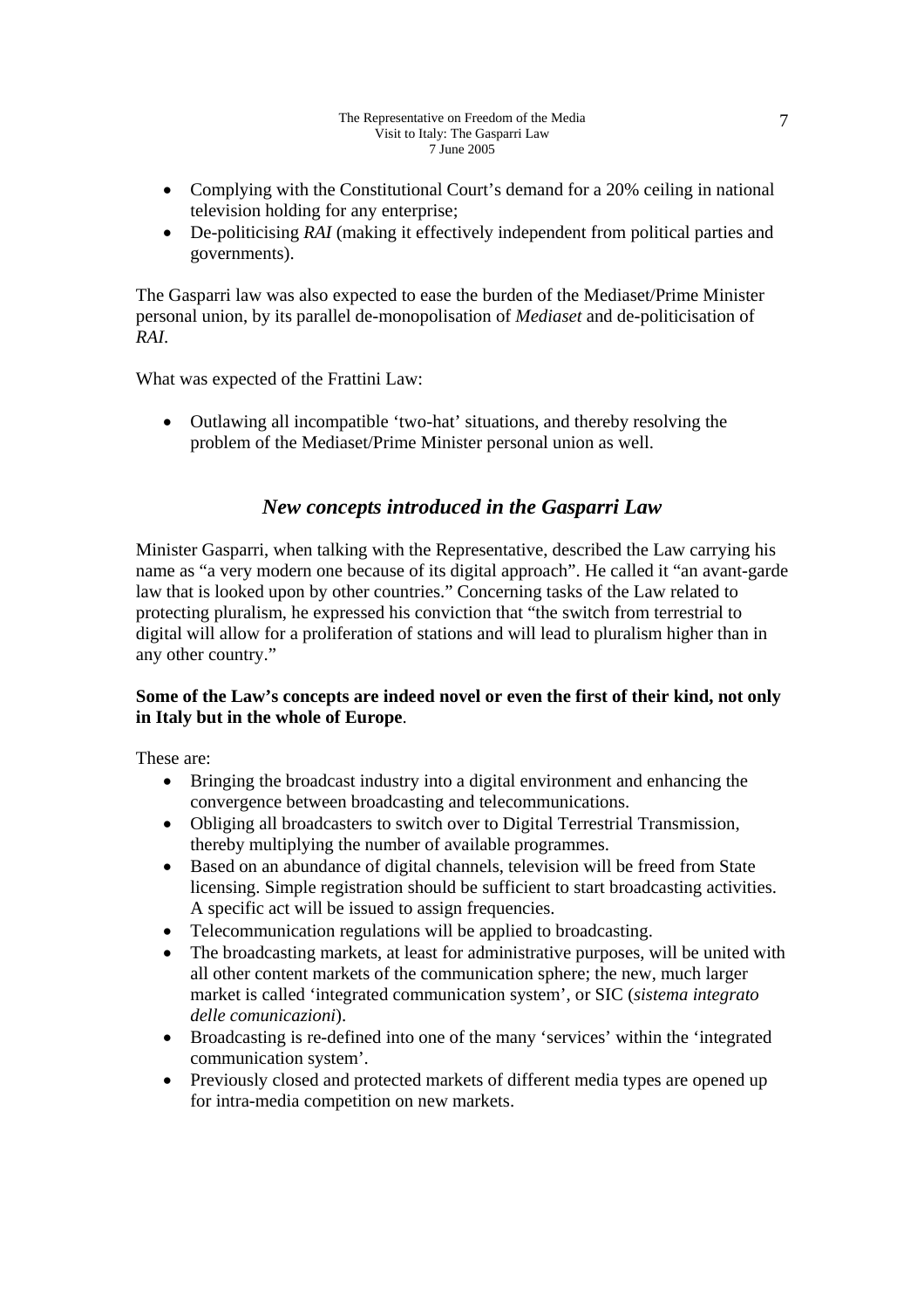- Cross-ownership limitations between different media types are abolished, with the exception of bans on newspaper acquisition by broadcasters, and on investment into broadcasting by telecom companies.
- Market regulation in the new 'integrated communication system' will follow the EU-concept of 'freedom of services', instead of the EU principle of separate regulations for the 'relevant media markets'.
- Anti-monopoly regulation will follow the general antitrust law of the EU, applying a market share control, rather than the specific protection measures requested by the EU in defence of 'external media pluralism' in the 'relevant markets'.
- Without specifying criteria or calculus, the law forbids dominant positions that would be dangerous for pluralism of media, and AGCOM, the communications authority, will have power to intervene – afterwards – when it deems respect of pluralism to be at peril.
- In the long run, the Law orders to privatise the public broadcasting company *RAI* in order to make it fully compatible with the market, and to make it independent from political forces, while it keeps *RAI* contracted to perform special publicservice obligations.
- In the immediate future, Parliament and Government will continue to designate board members of *RAI*, gradually diminishing their voting power as the proportion of State held shares diminishes.

**Many aspects of the Gasparri Law are unquestionably leading towards a multiplication of the broadcasting channels. They create opportunities for diversification and synergies between the channels.** 

**In a worldwide breakthrough, based on the anticipated digitalisation, private broadcasting ceases to be a concession by the State, and it is becoming, just like newspaper publishing, an ordinary entrepreneurial start-up. That is a major step for the broadcast media on their way to true independence.** 

**However, neither universal digitalisation nor equal competition rules can by themselves guarantee cultural diversity and political pluralism in the media, especially if the already existing media concentration is practically maintained or even enhanced by the Law.** 

# *The Gasparri Law is not likely to remedy the "Italian anomaly"*

**In the view of the Representative, despite its modernising effect on the media markets, the Gasparri Law can not, in the foreseeable future, correct the television anomaly, nor bring about a de-monopolised television environment in Italy.**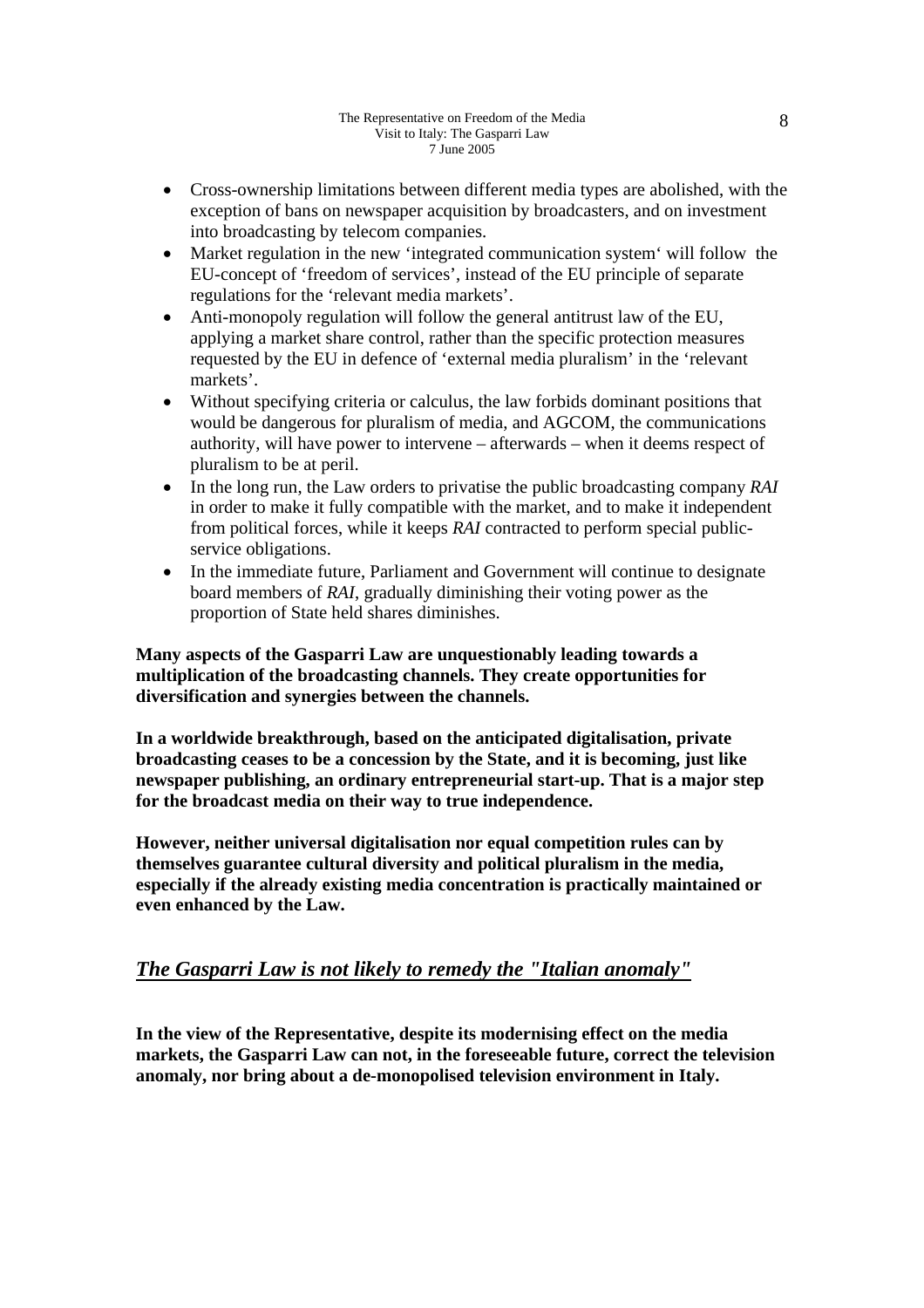**Instead, it is likely to function as another '***photocopy'* **legislation vis-à-vis the three main worries: the duopoly, the high concentration in commercial television, and the political domination of** *RAI***. The Law is reproducing, hiding, and shielding, rather than eliminating these features.** 

The Gasparri Law is not primarily aimed at addressing the concentration issue. The Law's creators admit their intention to tackle concentration indirectly and only in the distant future. De-monopolisation is supposed to be achieved as a by-product after the transition period when today's television markets will have developed into new, unknown ones.

In an ideal world, many of the Law's comprehensive market reforms could enhance media diversity; but they are not sufficient to dissolve the ready-made *RAI-Mediaset*  duopoly, or the advertisement revenue domination by *Publitalia*.

One major reason for the Law's stopping short from de-monopolisation is its key assumption that, beyond ordinary market and technology regulations, there is no need for special care for pluralism in the media. Another reason is the lack of political will in the legislature to address the pluralism issue.

*Italy's comprehensive digital-era media law needs a careful legislative review to address the 'photocopy' effects, that is, the missing or misguided provisions which, in the end effect, maintain the present dominations.* 

- *The well known concentration in today's television market should be dealt with separately from the market share provisions of the integrated digital media of the future, even at the price of dealing with them in the 'old-fashioned' preconvergence, segregated manner.*
- *The transition from monopolistic to pluralist television should precede the transition to the Gasparri convergence market.*

#### **Transition from analogue to digital broadcasting**

**The Gasparri Law's rules of transition from analogue to digital, despite their innovative force, also help preserve the old media concentration in the new legal framework, and might even enhance them.** 

The Gasparri Law reconfirms 2006 as the deadline for full transfer to Digital Terrestrial Transmission (DTT), originally set by Law 66/2001 of the previous government.

Based on classic analogue terrestrial frequencies, Italy is authorized to have 11 nationwide programmes. DTT allows for splitting of one traditional frequency into five digital ones; thus channel frequency will no longer be a scarce commodity.

Advocates of the Gasparri Law expect a surge of broadcasters in the wake of a universal, equally automatic switch from analogue to digital that would, as a result, end the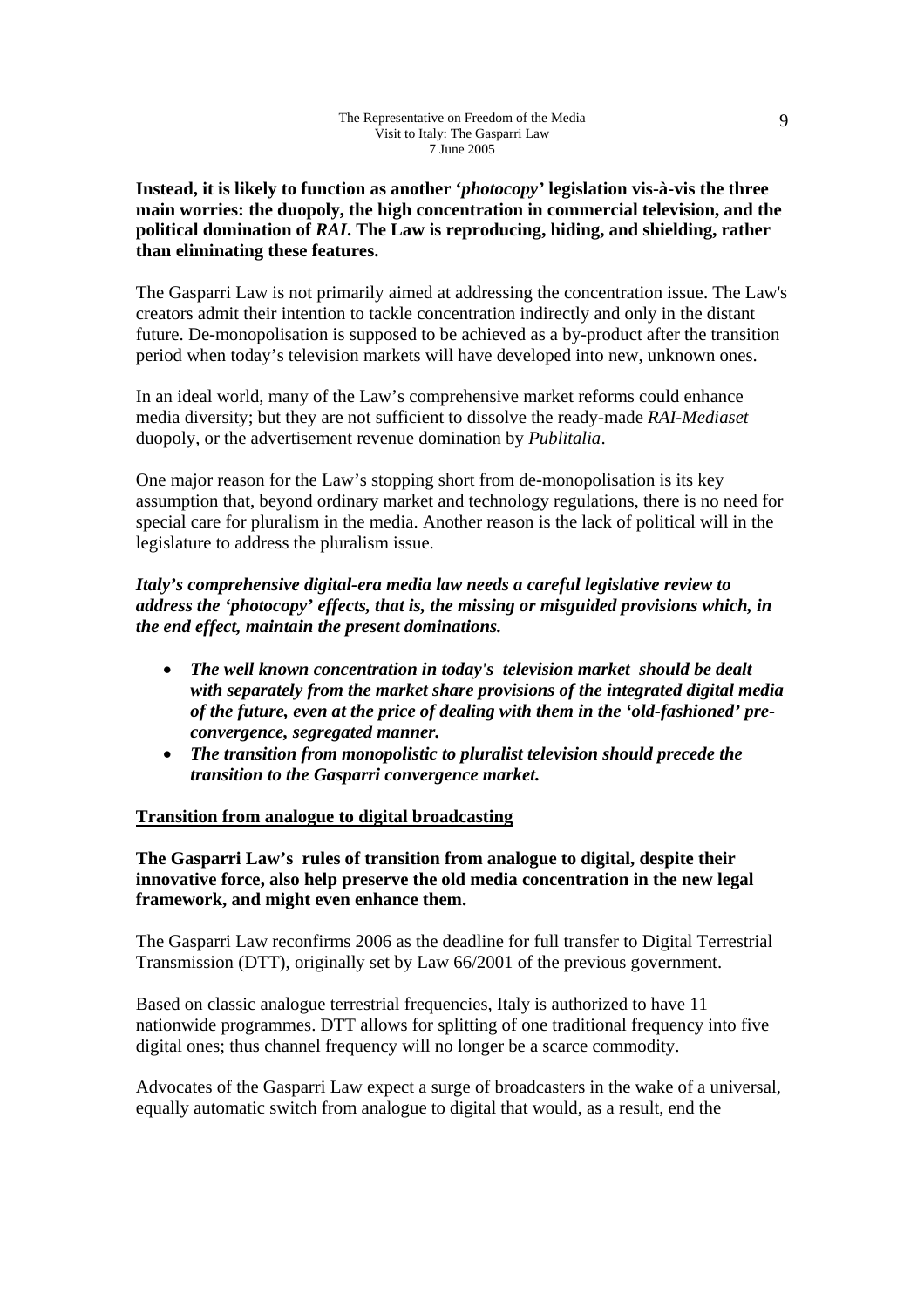duopoly. Professor V. Zeno-Zencovich, one of the main experts backing the reform put it this way: "Instead of splitting the two big players we are splitting their audiences."

Ostensibly, the fourteen "old" terrestrial national channels are already equal players with the newcomers in an allegedly open digital market.

In fact:

- Most experts, government ones included, concede that 2006 is too unrealistic a deadline for such a massive technological shift. Officially, up to the Representative's visit, 10 % of all households have obtained the set-top unit necessary for digital decoding. Unofficial estimations all pitch lower. In fact, 'switch-over' could take place over a time of up to four or five years. This is suggested by all international experience in digitalisation.
- The Gasparri Law allows the 'Analogue Fourteen' (including the 'Duopoly Six', which command more than 90 % of the audience and the revenues) to keep their traditional frequencies until full audience switch-over to digital. At the same time they are allowed to use their acquired economic might to expand into all of the new markets of the digital scene.
- Additionally, a lack of incentive for newcomers is discouraging new investment in the fully saturated Italian market. The quasi-total dual domination of the audience by *RAI* and *Mediaset* is highly inhospitable to new players. Digitalisation will not, per se, encourage more competition. However, the Law stops there. The transition rules do not offer any incentive for investment from outside the duopoly.
- *A review of the Law as soon as possible should check the digital transition provisions for their capacity to maintain or diminish the existing media concentration.*
- *The amendments should make active use of the opportunities inherent in the digital changeover in order to increase pluralism.*
- *Instruments could be applied to improve competition, to motivate the old players to get rid of excess concentration, and to encourage new players to invest.*

#### **The 'integrated system of communications' (SIC) and its anti-trust provisions**

**The newly defined convergence media market, called SIC, may stimulate market integration, but is also likely to legally embrace the duopoly of Mediaset and RAI in the coming digital television era. The anti-trust and market share clauses of the SIC**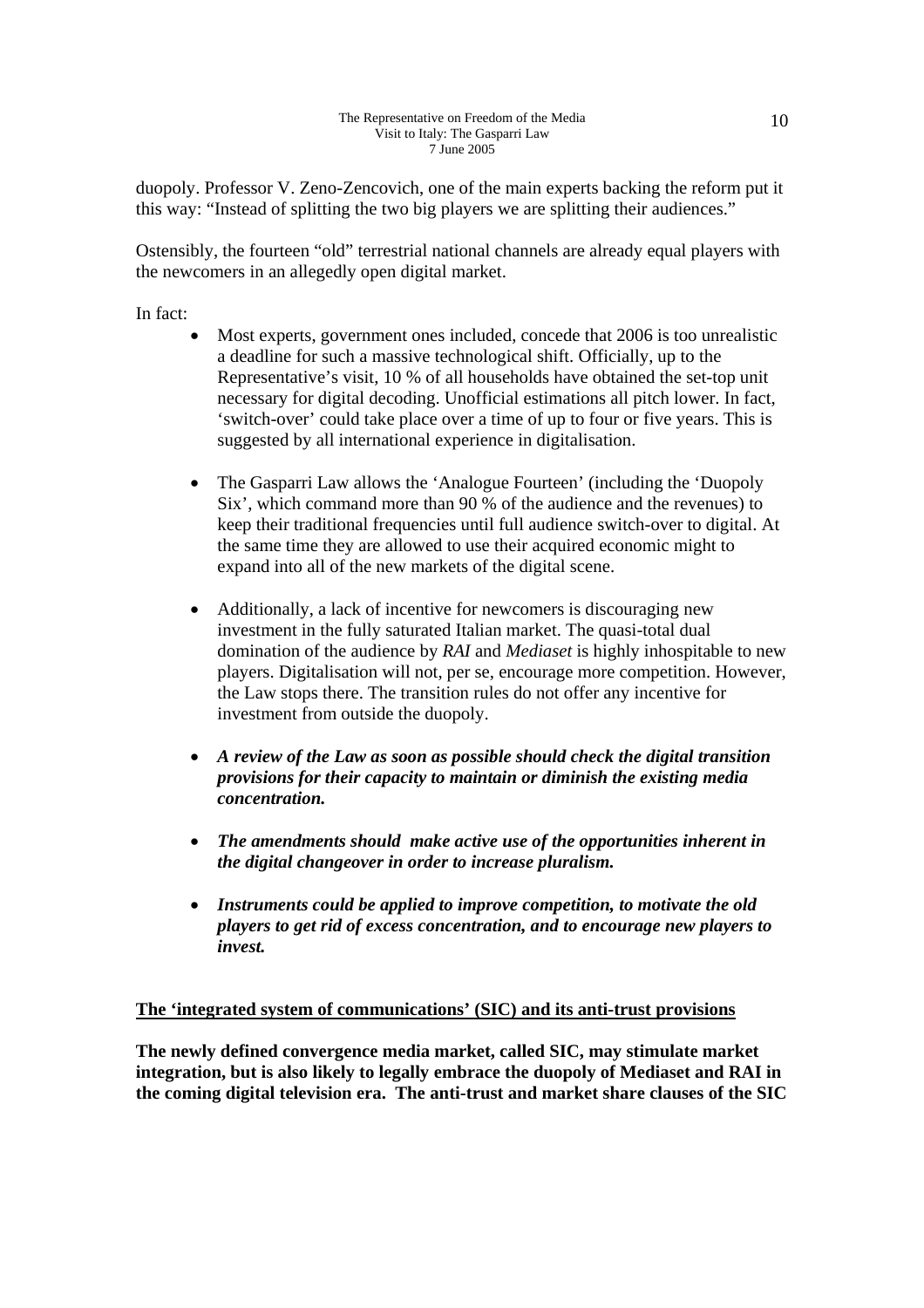#### **cannot meaningfully lower the existing concentration levels in the Italian television market.**

According to the Law, SIC means "a sector of the economy including: daily newspapers and periodicals; electronic and directory publishing, including the Internet; radio and television; cinema; external advertising; product and service announcements; sponsorship." This should address the fact that traditional segmentation of the media is being superseded by overlapping market sectors due to technological innovation.

• Market size of the SIC is not known, nor could any Italian authority give any figures in this regard. An estimate by the economics newspaper *Il sole 24 ore* puts the size at approximately four to five times the size of the present TV market.

In fact, SIC is a mixture of different types of services which makes it difficult to protect pluralism within the 'relevant' media markets. The key concept of 'relevant market' is missing from the law, to the detriment of the protection of diversity.

The Law also regards the Constitutional Court's 20% limit, put in place in 1994, as obsolete. It was meant to be the ownership and revenue ceiling for the analogue television channels. That rule would have disallowed *RAI* or *Mediaset* to own more than two nationwide channels.

Instead, several other types of market ceilings are stipulated in the Law, but none of them is capable to reduce the acquired high level of concentration in the television market.

- As recently as 2 March 2005, the AGCOM, Italy's media authority, came to the conclusion that the broadcasting market is still characterised by the duopoly RAI-Mediaset, with three companies, RAI, Mediaset and Mediaset's advertising vehicle Publitalia '80 found to hold dominant positions that violate the principle of pluralism.
- It is obvious that the Italian audience, for the foreseeable future, will continue to rely on television as their main source of information on public affairs, and, regardless whether analogue or digital, will watch the channels of the 'duopoly'.
- The 'digital mathematics' of the Gasparri Law continues to allow the 'duopoly' to maintain and increase their audience shares, without violating the new market share limits defined for the much larger SIC.

#### *A review of the law should cease attempts to bypass, by mere regrouping and recalculating of the markets, the task of effectively de-monopolising the television scene.*

• *Anti-trust aspects of the Law should go further than the market shares of SIC, and protect external pluralism in television, that is, they should care for a sufficient number of truly different news channels.*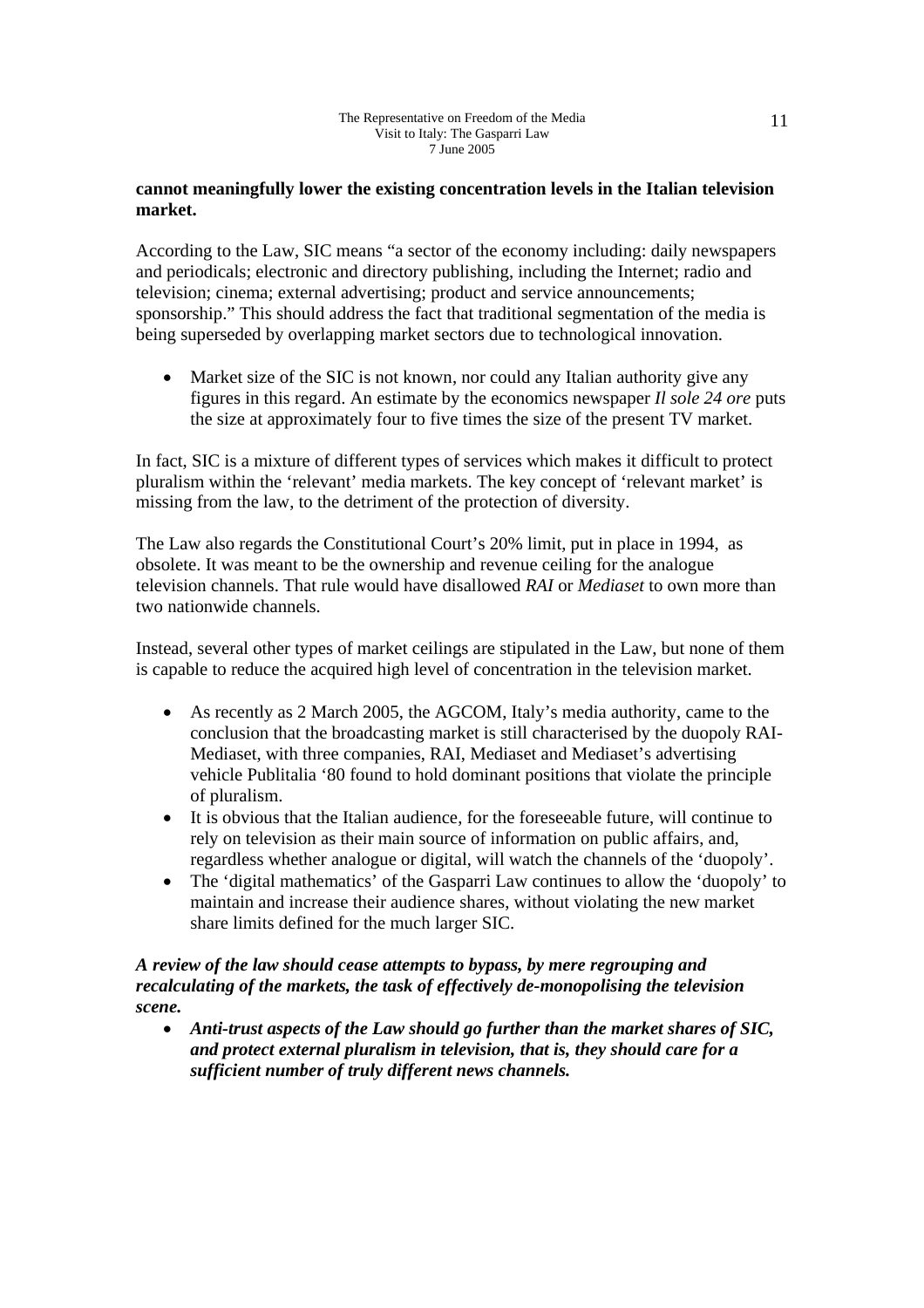• *The Law should include definitions of the separate relevant markets inside the SIC; for the protection of pluralism it is especially relevant to define a news broadcast market.* 

# **The privatisation of** *RAI* **– its board remains political**

**The privatisation rules set by the Gasparri Law might for a long time only preserve the present patterns of government and party interference in** *RAI'***s steering board, despite the Law's intention to make** *RAI* **more independent through privatisation.** 

The Gasparri Law confirmed *RAI* as a publicly owned shareholder company. The Law envisages a gradual privatisation of *RAI*. Even after full privatisation, *RAI* would be obliged by contract to continue airing a certain amount of public-service information.

The voting power of the new, private shareholders will gradually grow, while the proportion of State-held shares will diminish. However, in order to prevent a hostile takeover of *RAI* by the broadcasting industry, or any other force, individual investors may only buy one percent of the shares, and may not join into shareholders' agreements.

### • **It is not clear why any investor would buy one percent of the shares if they are not allowed to influence the activities and profits of the company. The one-percent rule seems to effectively block the privatisation of** *RAI***.**

In any case, privatisation of *RAI* is envisaged as a very long process. In the immediate future, RAI will remain politically managed as Parliament and Government will continue to designate *RAI* board members.

Out of the nine members of the *RAI* Board of Directors, six board members will be appointed by the governing coalition (four by Parliament and two by the Government) and three by the opposition parties. However, the Chairperson can only be elected with a two thirds quorum of the respective Parliamentary Commission, requesting both political blocs to cooperate on the Board's composition.

At least in the starting years of the new *RAI*, the Board majority will consist of Government appointees. The composition will only change when terms of Board members expire. (Parliament has just elected seven new members of the Board; obviously four were put forward by the majority and three by the opposition).

### *Thus the privatisation of RAI boils down to an increased number of board members, which is welcome, but the opportunity to lower political influence has been missed.*

• *At a review of the Law, the Italian legislature is encouraged to fully de-politicise the management structures.*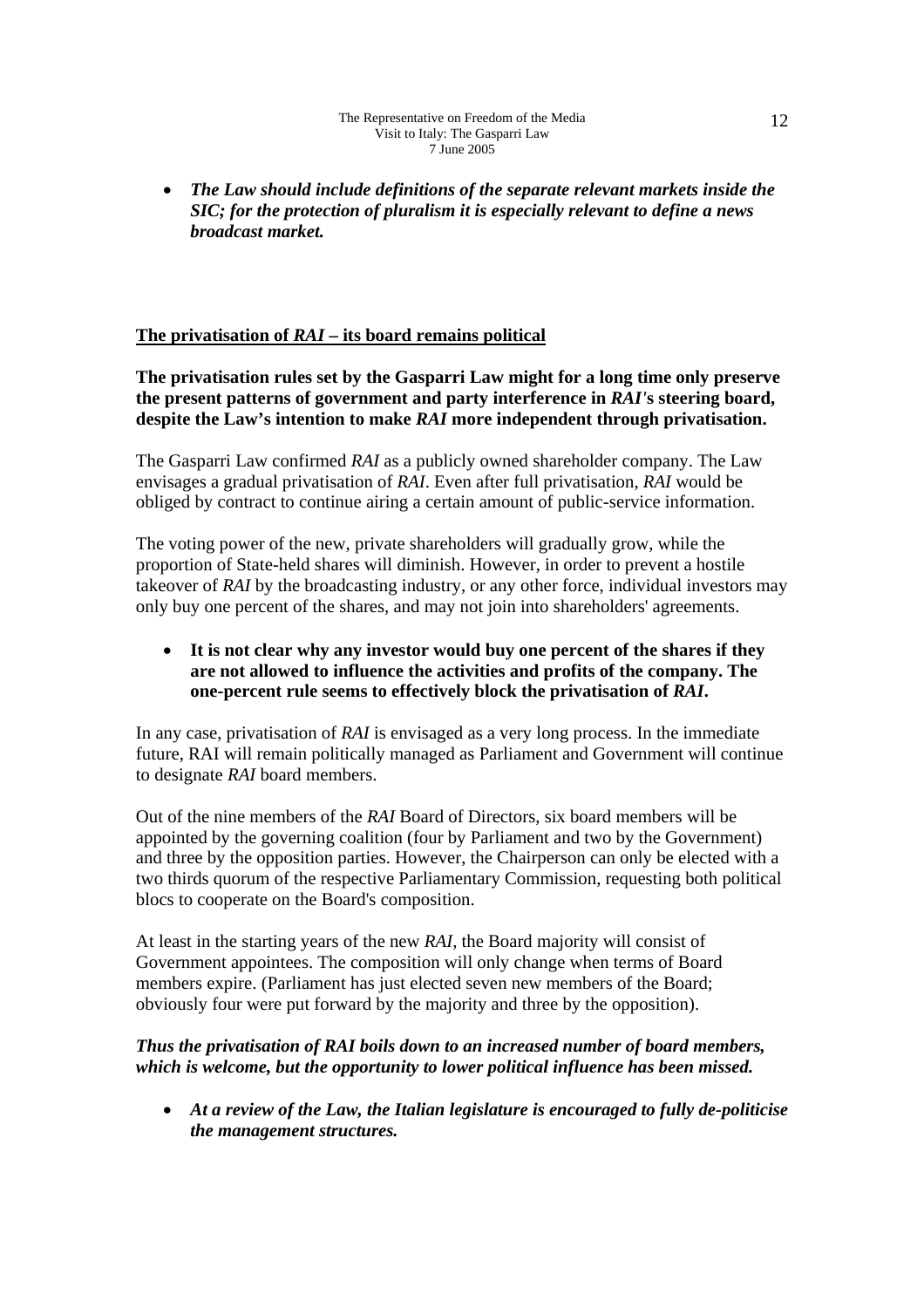• *The transformation of RAI into a shareholder company also means that RAI, despite being a public-service television, has to maintain a prominent place for its commercial programmes. Some experts suggested that a better solution might be the splitting up of RAI into clearly defined public and commercial entities, possibly privatising only one or two of the current three RAI channels.* 

# *The Frattini Law*

**The conflict between Prime Minister Berlusconi's public office and his media holdings was settled from a legal point of view by the Frattini Law. However, from a quality of democracy point of view, it continues to raise compatibility concerns, as the chosen legal formula does not fully distance the Prime Minister from his media holdings.** 

In July 2004, the Italian Parliament adopted the Rules for the Resolution of Conflicts of Interest, known as the Frattini Law. No similar legislation has been adopted under previous governments. Under this law, those holding government office can not "occupy posts, hold office or perform managerial tasks or any other duties in profit-making companies or other business undertakings."

Section 7 of this law specifically deals with the responsibilities of the Broadcasting Authority in respect to conflicts of interest and allows it to take punitive action against media that treats any government official preferentially.

Under the current circumstances, this law prevents the Prime Minister from managing his numerous businesses. However, he is free to decide who should do that for him. It is legal, for example, to ask family members to substitute during the tenure of the office holder.

*Pro-active care for pluralism and freedom of the media is a standard duty of all democratic governments. A more reassuring solution for the public would be a stricter regulation, such as a "blind trust" with a custodian. With a "blind trust" solution, office holders would have no influence over their assets during the custody, while they still would keep their property.* 

### *Summary and Recommendations*

**Freedom of expression and press freedoms are in a healthy state in Italy. However, there is one media sector that is regularly referred to as the "Italian anomaly", the television broadcasting market.**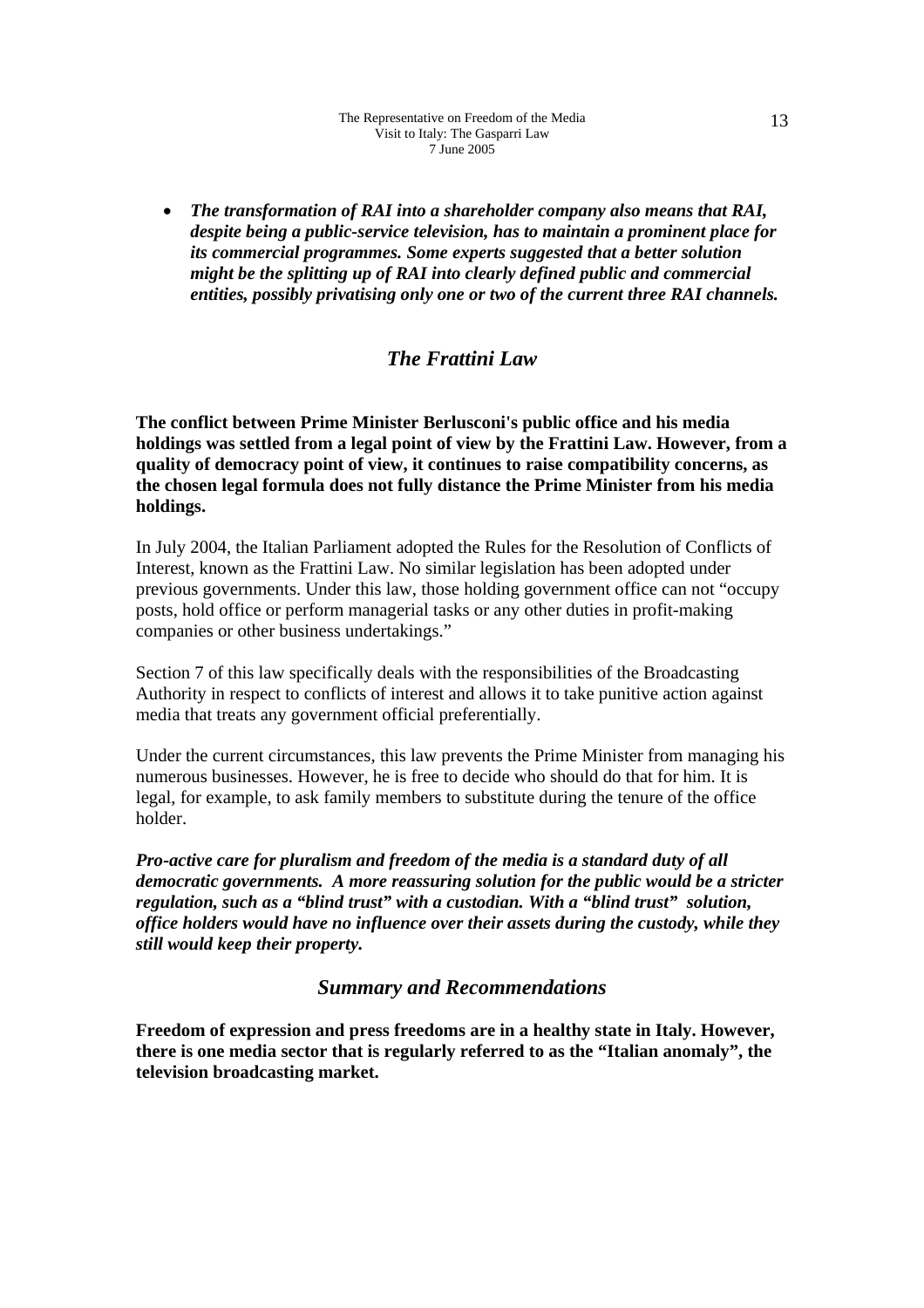**The enduring** *RAI-Mediaset* **duopoly, and especially the quasi-monopoly of** *Mediaset* **within the commercial television market, has deprived the Italian audiences of an effective variety of sources of information, and has thereby weakened the guarantees of pluralism.** 

**Italy has an ongoing record of control over public-service television by political parties and governments. As the Prime Minister is also the country's main media entrepreneur, co-owning** *Mediaset***, the 'traditional' fears of governmental control of**  *RAI* **are aggravated by worries of a general governmental control of the nation's most important information source, television.** 

#### **Recommendations concerning the Gasparri Law**

**Some of the Gasparri Law's concepts are novel or even the first of their kind, not only in Italy but in the whole of Europe. They are leading the way towards a multiplication of the broadcasting channels, and creating opportunities for diversification and synergies between the channels.** 

**In a worldwide breakthrough, based on the anticipated digitalisation, private broadcasting ceases to be a concession by the State, and it is becoming, just like newspaper publishing, an ordinary entrepreneurial start-up. That is a major step for the broadcast media on their way to true independence.** 

**However, despite its pioneering features and its modernising effect on the media market, the Gasparri Law can not correct the television anomaly, nor bring about a de-monopolised television environment in Italy.** 

**As a result of its lack of special rules to achieve pluralism in today's television, the Law is likely to reproduce, hide and shield, rather than to eliminate the duopoly, the high concentration in commercial television, and the domination of** *RAI* **by politics***.*

*Italy's new comprehensive digital-era media law needs a careful legislative review in order to address the present dominations.* 

- *The well known concentration in today's television market should be dealt with separately from the market share provisions of converging digital media in the future.*
- *The transition from monopolistic to pluralist television should precede the transition to the Gasparri convergence market.*

#### *In particular:*

• *A review of the Law as soon as possible should check the digital transition provisions for their capacity to maintain or diminish the existing media concentration.*